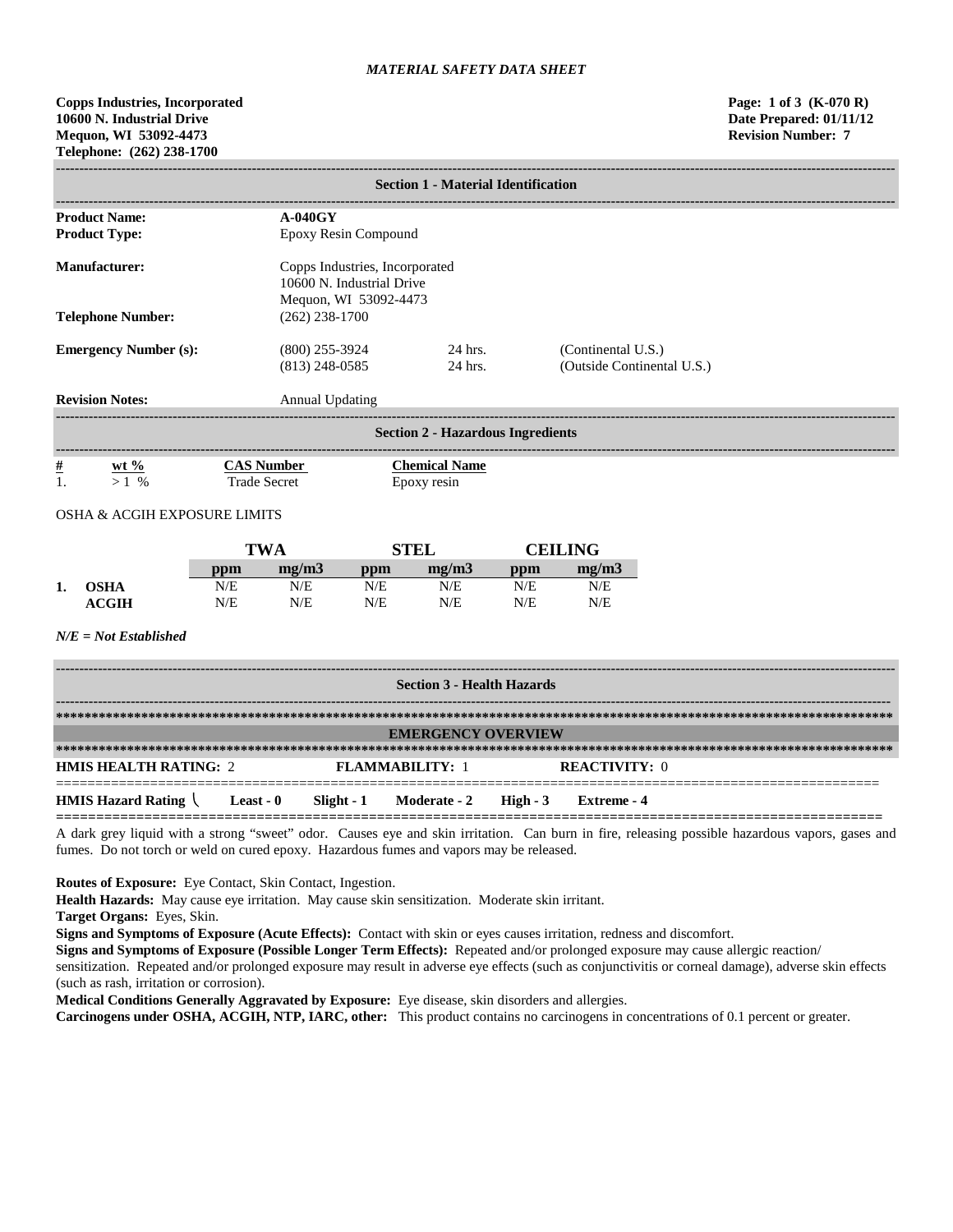| <b>Copps Industries, Incorporated</b> |
|---------------------------------------|
| Mequon, WI 53092-4473                 |
| Telephone: (262) 238-1700             |

#### **------------------------------------------------------------------------------------------------------------------------------------------------------------------------------------ Section 4 - First Aid**

**------------------------------------------------------------------------------------------------------------------------------------------------------------------------------------ Eye Contact:** Hold eyelids apart and immediately flush eyes with plenty of water for at least 15 minutes. Seek medical attention.

**Skin Contact:** Remove contaminated clothing/shoes and wipe excess from skin. Flush skin with water. Follow by washing with soap and water. If irritation occurs, seek medical attention. If contact with hot product occurs, immediately flush with cool water for 15 minutes. Carefully remove clothing; if clothing is stuck to a burn area do not pull it off, but cut around it. Cover burn area with a clean material. Get medical attention immediately.

**Inhalation:** Remove victim to fresh air and provide oxygen. If breathing is difficult, seek medical attention.

**Ingestion:** If swallowed, call physician immediately. Induce vomiting only as directed by medical personnel. Never give anything by mouth to an unconscious person. Get medical attention immediately.

#### **------------------------------------------------------------------------------------------------------------------------------------------------------------------------------------ Section 5 - Fire and Explosion Data**

| <b>Flash Point</b><br>. cup):<br>(closed | $>200$ °      | Explosion Limit (UEL).<br> nner | Nο<br>o data<br>. |  |
|------------------------------------------|---------------|---------------------------------|-------------------|--|
| .                                        | $\sim$ $\sim$ | -------                         | $\sim$ $\sim$     |  |

**Auto Ignition Temperature:** No data **Lower Explosion Limit (LEL):** No data **Fire Hazard Classification (OSHA/NFPA):** This product is not considered flammable nor combustible, but will burn if involved in a fire. **Extinguishing Media:** Foam, Carbon Dioxide (CO2), or dry chemical.

**Special Fire Fighting Procedures:** Keep personnel removed from area and upwind of fire. Wear full fire-fighting turn-out gear (full bunker gear) and respiratory protection (SCBA). Cool fire exposed containers with water spray.

**Unusual Fire and Explosion Hazards:** Hazardous combustion products may be present. Combustion may form aldehydes, nitrous oxides, carbon monoxide (CO), and carbon dioxide (CO2).

**------------------------------------------------------------------------------------------------------------------------------------------------------------------------------------ Section 6 - Accidental Release Measures**

**------------------------------------------------------------------------------------------------------------------------------------------------------------------------------------ Containment Techniques (Removal of ignition sources, diking, etc.)** Stop the leak, if possible. Shut off or remove all ignition sources. Construct a dike to prevent spreading.

**Clean-Up Procedures:** Spread absorbent material over area. Wipe or scrape up material. Dispose of material in accordance with local, state and federal regulations. Wash area with soap and water. Prevent washings from entering sewers or waterways.

**Other Emergency Advice:** Wear protective clothing, boots, gloves, respirator, and eye protection.

#### ------------------------------------------------------------------------------------------------------------------------------------------------------------------------------------ **Section 7 - Handling and Storage**

**------------------------------------------------------------------------------------------------------------------------------------------------------------------------------------ Storage:** Store in a cool (60-80 °F), dry, ventilated place. Crystallization may occur if storage temperature drops below 55 °F for a prolonged period of time. Store in closed containers.

**Handling:** Avoid contact with skin, eyes, or clothing. When handling, do not eat, drink, or smoke.

**Other Precautions:** Wash thoroughly after handling. Remove contaminated clothing and gear. Decontaminate. Destroy leather or any articles which can not be decontaminated.

**------------------------------------------------------------------------------------------------------------------------------------------------------------------------------------**

#### **------------------------------------------------------------------------------------------------------------------------------------------------------------------------------------ Section 8 - Personal Protection/Exposure Controls**

**Eye Protection:** Chemical safety goggles recommended. Contact lenses should not be worn while using this product.

**Hand Protection:** Chemical resistant gloves recommended, such as neoprene or nitrite rubber.

**Respiratory Protection:** Not necessary under most operating conditions. NIOSH approved organic vapor respirator should be used in confined areas, or when conditions cause high vapor concentrations. If the percent oxygen is below normal then use self-contained breathing apparatus. **Protective Clothing:** Clean, body covering clothing should be utilized.

**Work and Hygienic Practices:** Eye wash stations and safety showers should be easily accessible.

**------------------------------------------------------------------------------------------------------------------------------------------------------------------------------------**

#### **Section 9 - Typical Physical and Chemical Properties**

| <b>Physical Form:</b>  | Liquid    | <b>Vapor Density:</b>       | Heavier than air |
|------------------------|-----------|-----------------------------|------------------|
| Color:                 | Dark Grey | <b>Boiling Point:</b>       | $>200$ °F        |
| Odor:                  | Sweet     | <b>Melting Point:</b>       | Not Applicable   |
| pH:                    | No Data   | <b>Solubility in Water:</b> | Negligible       |
| <b>Vapor Pressure:</b> | No Data   | <b>Specific Gravity:</b>    | 1.20             |
|                        |           |                             |                  |

#### **Section 10 - Stability and Reactivity ------------------------------------------------------------------------------------------------------------------------------------------------------------------------------------**

**Chemical Stability:** Stable **Conditions to Avoid (if unstable):** None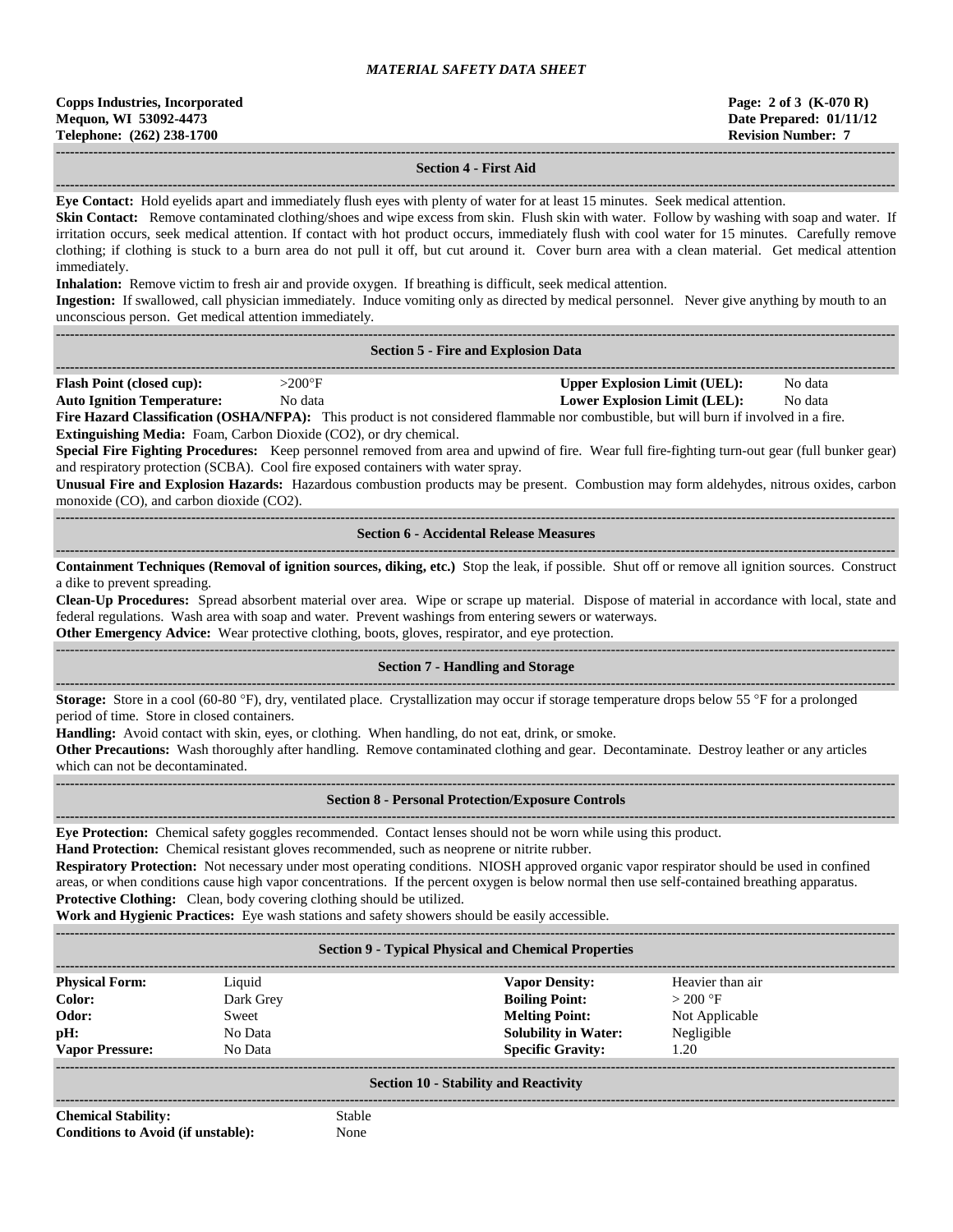| <b>Copps Industries, Incorporated</b> |
|---------------------------------------|
| Mequon, WI 53092-4473                 |
| Telephone: (262) 238-1700             |

|                                                                                          | Section 10 - Stability and Reactivity (con't.)                                                  |  |  |
|------------------------------------------------------------------------------------------|-------------------------------------------------------------------------------------------------|--|--|
| <b>Incompatibility (Materials to Avoid):</b><br><b>Hazardous Decomposition Products:</b> | Acids, strong oxidizing agents.<br>None                                                         |  |  |
| <b>Hazardous Polymerization:</b>                                                         | Contact with epoxy hardeners under uncontrolled conditions. May release excess heat and vapors. |  |  |
| Section 11 - Tovicological Properties                                                    |                                                                                                 |  |  |

#### **Section 11 - Toxicological Properties**

**------------------------------------------------------------------------------------------------------------------------------------------------------------------------------------ Acute Oral Toxicity (LD50, RAT):** No data available. **Acute Dermal Toxicity (LD50, RABBIT):** No data available. **Acute Inhalation Toxicity (LC50, RAT):** No data available.

**------------------------------------------------------------------------------------------------------------------------------------------------------------------------------------**

# ------------------------------------------------------------------------------------------------------------------------------------------------------------------------------------

#### **Section 12 - Ecological Information**

**------------------------------------------------------------------------------------------------------------------------------------------------------------------------------------**

**------------------------------------------------------------------------------------------------------------------------------------------------------------------------------------**

No data available.

# **Section 13 - Disposal Considerations**

**------------------------------------------------------------------------------------------------------------------------------------------------------------------------------------ Waste Disposal:** This material does not contain any VOC's (volatile organic compounds). Dispose of material in accordance with applicable, local, state, and federal laws and regulations. The state and local regulations and laws may differ from federal regulations, and laws may change or be reinterpreted. This information only applies to the material as manufactured. Processing, use, or contamination may make the information in appropriate, inaccurate, or incomplete. Responsibility for proper waste disposal is with the owner of the waste.

| <b>Section 14 - Transport Information</b> |                                |                                                |                                                                |  |  |
|-------------------------------------------|--------------------------------|------------------------------------------------|----------------------------------------------------------------|--|--|
|                                           |                                |                                                |                                                                |  |  |
| <b>DOT Non-Bulk Shipping Name:</b>        | Resin compound - not regulated | $\overline{I}$ $\overline{N}$ $\overline{H}$ : | Not regulated                                                  |  |  |
| <b>DOT Bulk Shipping Name:</b>            | Resin compound - not regulated | <b>Packing Group:</b>                          | Not regulated                                                  |  |  |
| <b>Technical Shipping Name:</b>           | NMFC Item 46030, Class 55      | <b>IMO Shipping Data:</b>                      | Resin compound - not regulated                                 |  |  |
| <b>DOT Hazard Class:</b>                  | Not regulated                  |                                                | <b>ICAO/IATA Shipping Data:</b> Resin compound - not regulated |  |  |
|                                           |                                |                                                |                                                                |  |  |
|                                           |                                |                                                |                                                                |  |  |

**Section 15 - Regulatory Information**

# *US FEDERAL REGULATIONS:*

**Toxic Substances Control Act (TSCA):** All components are included in the EPA Toxic Substances Control Act (TSCA) Chemical Substance Inventory or are not required to be listed on the TSCA Inventory.

**OSHA (29CFR1910.1200) Hazard Class(es):** Irritant. Sensitizer

**EPCRA Section 312 (40CFR370) Hazard Classes:** Immediate Health Hazard. Delayed Health Hazard.

**EPCRA Section 313 (40CFR372):** Toxic chemicals above "de minimus" level (% by weight): Ethylene glycol (<1%)

# *STATE REGULATIONS:*

**California Proposition 65 Substances:** (components known to the State of California to cause cancer and/or reproductive toxicity and subject to warning and discharge requirements under the "Safe Drinking Water and Toxic Enforcement Act of 1986"). None

# *INTERNATIONAL REGULATIONS*

**Canada: WHMIS Hazard Classification:** Class D, division 2B **WHMIS Risk Phrases:** Eye or skin irritant. Skin sensitizer. **WHMIS Symbols:** Stylized T

#### **------------------------------------------------------------------------------------------------------------------------------------------------------------------------------------ Section 16 - Other Information**

**------------------------------------------------------------------------------------------------------------------------------------------------------------------------------------** *To the best of our knowledge, the information contained herein is accurate. However, neither Copps Industries nor any of its agents assume any liability whatsoever for the accuracy or completeness of the information contained herein. Final determination of suitability of any material is the sole responsibility of the user. All materials may present unknown health hazards and should be used with caution. Although certain hazards are described herein, we cannot guarantee that these are the only hazards which exist.*

**Revision Date:** 01/11/12 **Revised By:** Aleksey Kozlov **Replaces Revision Dated:** 01/28/10 **Title:** Technical Director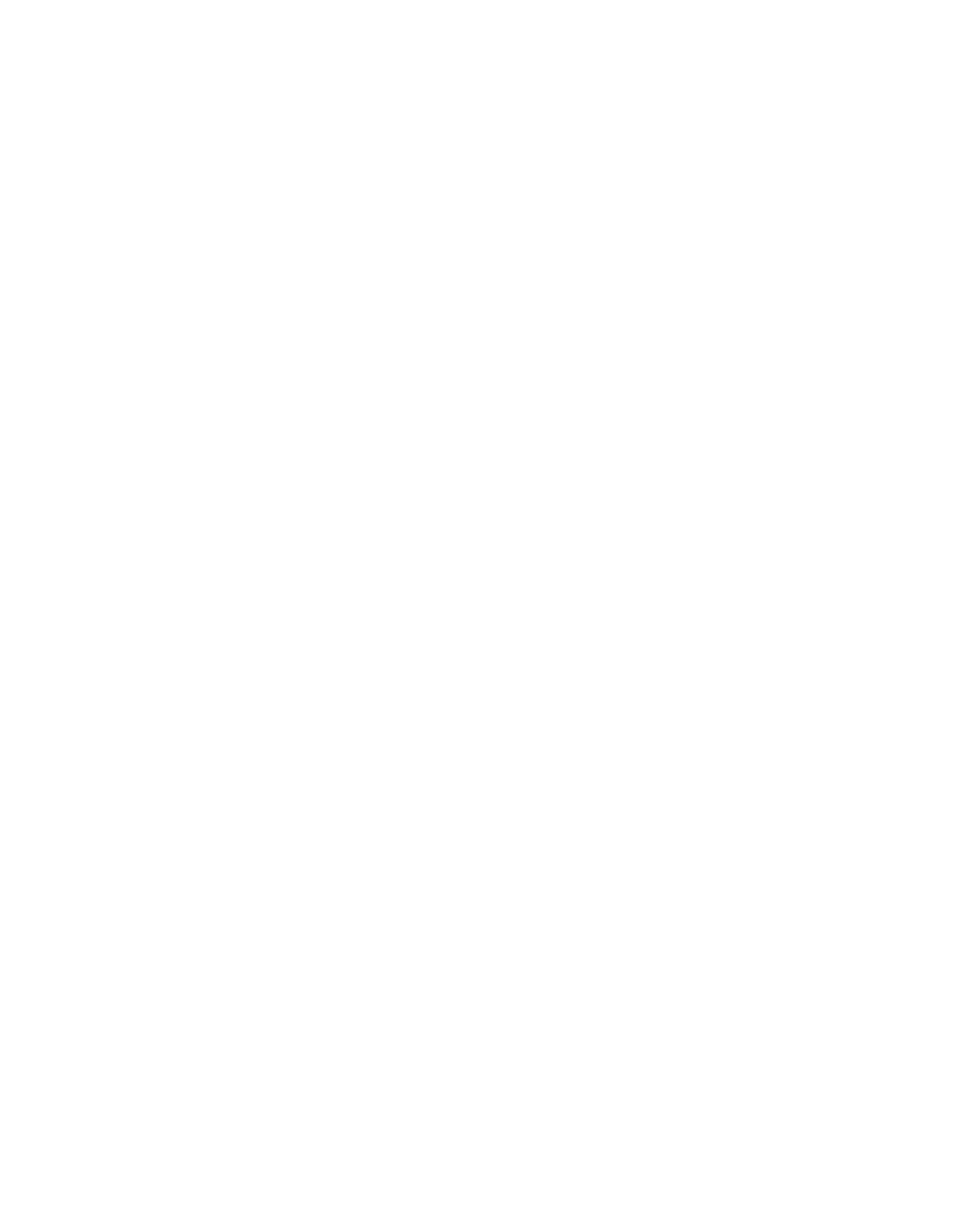**Copps Industries, Incorporated Page: 1 of 3 (K-070 H) 10600 N. Industrial Drive Date Prepared: 01/11/12 Mequon, WI 53092-4473 Revision Number: 7 Telephone: (262) 238-1700**

|                | <b>Section 1 - Material Identification</b> |               |                                                                                      |                         |                                          |           |                      |                            |  |
|----------------|--------------------------------------------|---------------|--------------------------------------------------------------------------------------|-------------------------|------------------------------------------|-----------|----------------------|----------------------------|--|
|                | <b>Product Name:</b>                       |               | $B-040$                                                                              |                         |                                          |           |                      |                            |  |
|                | <b>Product Type:</b>                       |               |                                                                                      | Epoxy Hardener Compound |                                          |           |                      |                            |  |
|                | <b>Manufacturer:</b>                       |               | Copps Industries, Incorporated<br>10600 N. Industrial Drive<br>Mequon, WI 53092-4473 |                         |                                          |           |                      |                            |  |
|                | <b>Telephone Number:</b>                   |               | $(262)$ 238-1700                                                                     |                         |                                          |           |                      |                            |  |
|                | <b>Emergency Number (s):</b>               |               | $(800)$ 255-3924<br>$(813)$ 248-0585                                                 |                         | 24 hrs.<br>24 hrs.                       |           | (Continental U.S.)   | (Outside Continental U.S.) |  |
|                | <b>Revision Notes:</b>                     |               | <b>Annual Updating</b>                                                               |                         |                                          |           |                      |                            |  |
|                |                                            |               |                                                                                      |                         | <b>Section 2 - Hazardous Ingredients</b> |           |                      |                            |  |
| $\frac{\#}{2}$ | wt $%$                                     |               | <b>CAS Number</b>                                                                    |                         | <b>Chemical Name</b>                     |           |                      |                            |  |
| 1.             | $< 5\%$                                    | $80 - 05 - 7$ |                                                                                      |                         | 4, 4'-Isopropylidenediphenol             |           |                      |                            |  |
| 2.             | $>1\%$                                     | $111-40-0$    |                                                                                      |                         | Diethylenetriamine                       |           |                      |                            |  |
|                | <b>OSHA &amp; ACGIH EXPOSURE LIMITS</b>    |               |                                                                                      |                         |                                          |           |                      |                            |  |
|                |                                            |               | <b>TWA</b>                                                                           |                         | <b>STEL</b>                              |           | <b>CEILING</b>       |                            |  |
|                |                                            | ppm           | mg/m3                                                                                | ppm                     | mg/m3                                    | ppm       | mg/m3                |                            |  |
| 1.             | <b>OSHA</b>                                | N/E           | N/E                                                                                  | N/E                     | N/E                                      | N/E       | N/E                  |                            |  |
|                | <b>ACGIH</b>                               | N/E           | N/E                                                                                  | N/E                     | N/E                                      | N/E       | N/E                  |                            |  |
| 2.             | <b>OSHA</b>                                | 1.0           | 4.0                                                                                  | N/E                     | N/E                                      | N/E       | N/E                  |                            |  |
|                | <b>ACGIH</b>                               | 1.0           | 4.2                                                                                  | N/E                     | N/E                                      | N/E       | N/E                  |                            |  |
|                | $N/E = Not$ Established                    |               |                                                                                      |                         |                                          |           |                      |                            |  |
|                |                                            |               |                                                                                      |                         |                                          |           |                      |                            |  |
|                |                                            |               |                                                                                      |                         | <b>Section 3 - Health Hazards</b>        |           |                      |                            |  |
|                |                                            |               |                                                                                      |                         |                                          |           |                      |                            |  |
|                |                                            |               |                                                                                      |                         | <b>EMERGENCY OVERVIEW</b>                |           |                      |                            |  |
|                | <b>HMIS HEALTH RATING: 3</b>               |               |                                                                                      | <b>FLAMMABILITY: 1</b>  |                                          |           | <b>REACTIVITY: 0</b> |                            |  |
|                | <b>HMIS Hazard Rating</b>                  | Least - $0$   | $Slight - 1$                                                                         |                         | Moderate - 2                             | High $-3$ | <b>Extreme</b> - 4   |                            |  |

**========================================================================================================** A tan liquid with an amine odor. Corrosive to skin. Corrosive to eyes. Severe skin irritant. Severe eye irritant. May cause skin sensitization. May cause respiratory sensitization. Can burn in fire, releasing possible hazardous vapors, gases and fumes. Do not torch or weld on cured epoxy. Hazardous fumes and vapors may be released.

**\*\*\*\*\*\*\*\*\*\*\*\*\*\*\*\*\*\*\*\*\*\*\*\*\*\*\*\*\*\*\*\*\*\*\*\*\*\*\*\*\*\*\*\*\*\*\*\*\*\*\*\*\*\*\*\*\*\*\*\*\*\*\*\*\*\*\*\*\*\*\*\*\*\*\*\*\*\*\*\*\*\*\*\*\*\*\*\*\*\*\*\*\*\*\*\*\*\*\*\*\*\*\*\*\*\*\*\*\*\*\*\*\*\*\*\*\*\***

**Routes of Exposure:** Eye Contact, Skin Contact, Inhalation, Ingestion.

**Health Hazards:** Corrosive to skin. Corrosive to eyes. Severe skin irritant. Severe eye irritant. May cause skin sensitization. May cause respiratory sensitization.

**Target Organs:** Eyes, Skin, and Respiratory System.

**Signs and Symptoms of Exposure (Acute Effects):** Burns of the eye may cause blindness. Contact of undiluted products with the eyes or skin quickly causes severe irritation and pain and may cause burns, necrosis, and permanent injury. Inhalation of mists may severely damage contacted tissue and produce scarring. Product is readily absorbed through the skin and may cause discomfort, injury or serious health problems unless treated properly.

**Signs and Symptoms of Exposure (Possible Longer Term Effects):** This substance may cause respiratory sensitization to exposed workers. **Medical Conditions Generally Aggravated by Exposure:** Asthma, chronic respiratory disease (e.g. Bronchitis, emphysema). Eye disease, skin disorders and allergies.

**Carcinogens under OSHA, ACGIH, NTP, IARC, other:** This product contains no carcinogens in concentrations of 0.1 percent or greater.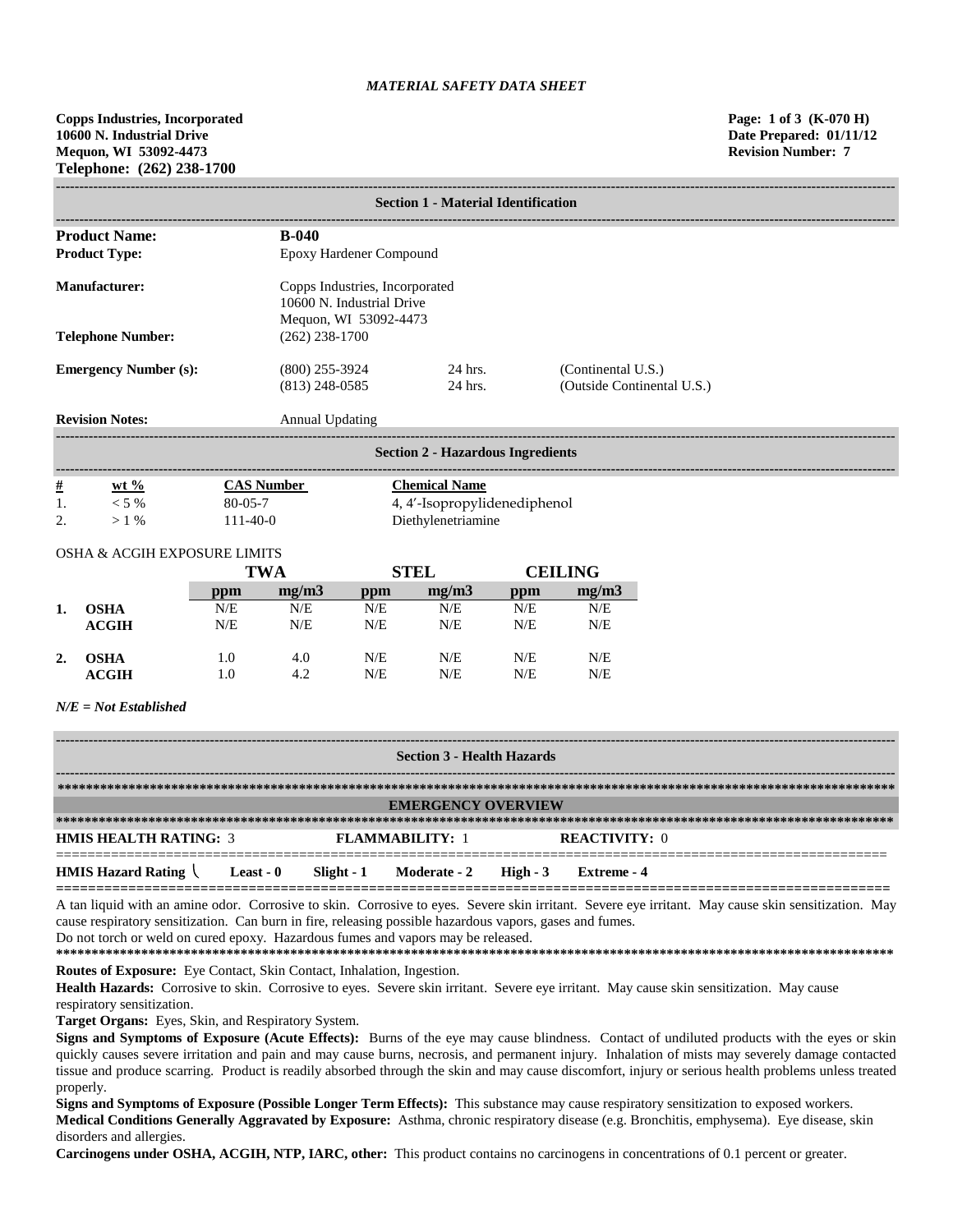#### **Section 4 - First Aid**

**------------------------------------------------------------------------------------------------------------------------------------------------------------------------------------**

**------------------------------------------------------------------------------------------------------------------------------------------------------------------------------------ Eye Contact:** Hold eyelids apart and immediately flush eyes with plenty of water for at least 15 minutes. Seek medical attention. Skin Contact: Remove contaminated clothing/shoes and wipe excess from skin. Immediately flush affected area with water for at least 15 minutes. Cover the affected area with a sterile dressing or clean sheeting and seek medical attention immediately. DO NOT APPLY GREASES OR OINTMENTS. Control shock if present.

**Inhalation:** Remove victim to fresh air and provide oxygen. If breathing is difficult, seek medical attention.

**Ingestion:** In the event of ingestion, administer 3-4 glasses of milk or water. DO NOT INDUCE VOMITING. Seek medical attention immediately.

|                                                                           |                                                                                                                                                                                                                            | <b>Section 5 - Fire and Explosion Data</b>                                                                                                                                                                                                                                                                                                                                                                                                                                                                                                                                                                                                                                                                                                                          |                                                                                                |
|---------------------------------------------------------------------------|----------------------------------------------------------------------------------------------------------------------------------------------------------------------------------------------------------------------------|---------------------------------------------------------------------------------------------------------------------------------------------------------------------------------------------------------------------------------------------------------------------------------------------------------------------------------------------------------------------------------------------------------------------------------------------------------------------------------------------------------------------------------------------------------------------------------------------------------------------------------------------------------------------------------------------------------------------------------------------------------------------|------------------------------------------------------------------------------------------------|
| Flash Point (closed cup):<br>Upper Explosion Limit (UEL):                 | $>200$ °F<br>No data<br>Extinguishing Media: Foam, Carbon Dioxide (CO2), or dry chemical.<br>and respiratory protection (SCBA). Cool fire exposed containers with water spray.<br>monoxide (CO), and carbon dioxide (CO2). | Fire Hazard Classification (OSHA/NFPA): This product is considered neither flammable nor combustible, but will burn if involved in a fire.<br>Special Fire Fighting Procedures: Keep personnel removed from area and upwind of fire. Wear full fire-fighting turnout gear (full bunker gear)<br>Unusual Fire and Explosion Hazards: Hazardous combustion products may be present. Combustion may form aldehydes, nitrous oxides, carbon                                                                                                                                                                                                                                                                                                                             | <b>Lower Explosion Limit (LEL):</b><br>No data<br><b>Auto Ignition Temperature:</b><br>No data |
|                                                                           |                                                                                                                                                                                                                            | <b>Section 6 - Accidental Release Measures</b>                                                                                                                                                                                                                                                                                                                                                                                                                                                                                                                                                                                                                                                                                                                      | ---------------------------------                                                              |
| entering sewers or waterways.                                             | off or remove all ignition sources. Construct a dike to prevent spreading.                                                                                                                                                 | Containment Techniques (Removal of ignition sources, diking etc.) Reduce vapor spreading with a water spray. Stop the leak, if possible. Shut<br>Clean-Up Procedures: Spread absorbent material over area. Transfer to containers by suction. For large spills, recover spilled material with a<br>vacuum truck. Dispose of material in accordance with local, state and federal regulations. Wash area with soap and water. Prevent washings from<br>Other Emergency Advice: Wear protective clothing, boots, gloves, respirator, and eye protection.                                                                                                                                                                                                              |                                                                                                |
|                                                                           |                                                                                                                                                                                                                            | <b>Section 7 - Handling and Storage</b>                                                                                                                                                                                                                                                                                                                                                                                                                                                                                                                                                                                                                                                                                                                             |                                                                                                |
| drink, or smoke.                                                          | Storage: Store in a cool (60-80°F), dry ventilated place. Store in closed containers.                                                                                                                                      | Handling: Avoid breathing of vapors. Handle in well-ventilated workspace. Avoid contact with skin, eyes, or clothing. When handling, do not eat,<br>Other Precautions: Emergency showers and eye wash stations should be readily accessible. Wash thoroughly after handling. Remove<br>contaminated clothing and gear. Decontaminate. Destroy leather or any articles, which can not be decontaminated.                                                                                                                                                                                                                                                                                                                                                             |                                                                                                |
|                                                                           |                                                                                                                                                                                                                            | <b>Section 8 - Personal Protection/Exposure Controls</b>                                                                                                                                                                                                                                                                                                                                                                                                                                                                                                                                                                                                                                                                                                            |                                                                                                |
|                                                                           |                                                                                                                                                                                                                            | Eye Protection: Full-face shield with chemical safety goggles. Contact lenses should not be worn while using this product.<br>Hand Protection: Neoprene rubber gloves. Cuffed butyl rubber gloves. Nitrile rubber gloves.<br>Respiratory Protection: Not necessary under most operating conditions. NIOSH approved organic vapor respirator should be used in confined<br>areas, or when conditions cause high vapor concentrations. If the percent oxygen is below normal then use self-contained breathing apparatus.<br>Protective Clothing: Impervious clothing. Slickersuit. Rubber boots. Full rubber suit (rain gear). Butyl or latex protective clothing.<br>Work and Hygienic Practices: Eye wash stations and safety showers should be easily accessible. |                                                                                                |
|                                                                           |                                                                                                                                                                                                                            | <b>Section 9 - Typical Physical and Chemical Properties</b><br>--------------------------                                                                                                                                                                                                                                                                                                                                                                                                                                                                                                                                                                                                                                                                           |                                                                                                |
| <b>Physical Form:</b><br>Color:<br>Odor:<br>pH:<br><b>Vapor Pressure:</b> | Liquid<br>Tan<br>Amine<br>No Data<br>No Data                                                                                                                                                                               | <b>Vapor Density:</b><br><b>Boiling Point:</b><br><b>Melting Point:</b><br><b>Solubility in Water:</b><br><b>Specific Gravity:</b>                                                                                                                                                                                                                                                                                                                                                                                                                                                                                                                                                                                                                                  | Heavier than air<br>$>200$ °F<br>Not applicable<br>Negligible<br>1.29                          |

**------------------------------------------------------------------------------------------------------------------------------------------------------------------------------------ Section 10 - Stability and Reactivity ------------------------------------------------------------------------------------------------------------------------------------------------------------------------------------**

**Chemical Stability:** Stable **Conditions to Avoid (if stable):** None

**Incompatibility (Materials to Avoid):** Acids, strong oxidizing agents. **Hazardous Decomposition Products:** None **Hazardous Polymerization:** Contact with epoxy resins under uncontrolled conditions. May release excess heat and vapors.